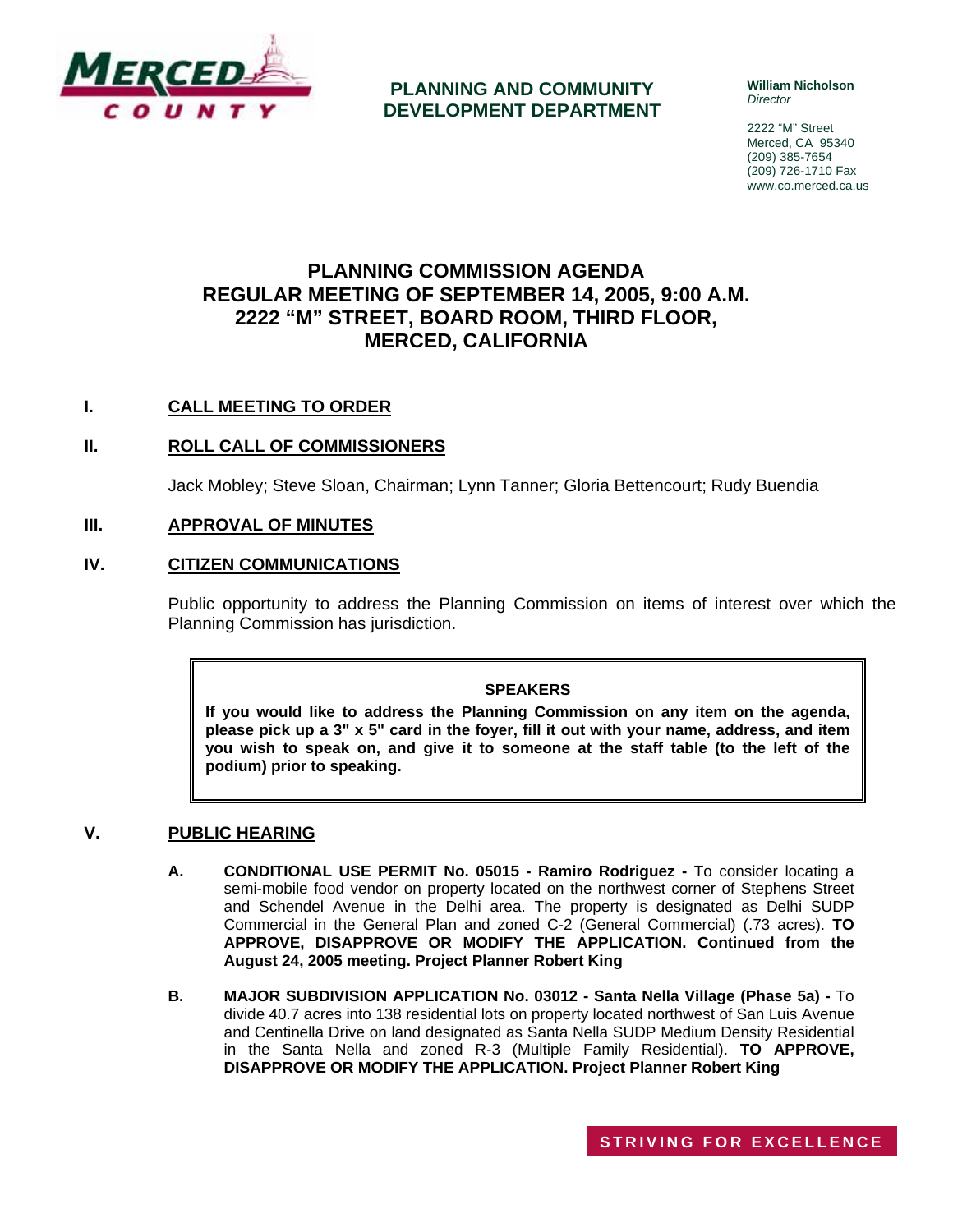- **C. CONDITIONAL USE PERMIT No. 05013 Gemperle Egg Packing** To add two brooder houses and a grow barn to an existing poultry facility on property located south of Bradbury Road approximately ¼ mile west of Lander Avenue in the Turlock area designated as Agricultural land use in the General Plan and zoned A-1 (General Agricultural). (52.1 acres). **TO APPROVE, DISAPPROVE OR MODIFY THE APPLICATION. Project Planner Robert King**
- **D. MINOR MODIFICATION No. 05012 (1st Modification to Conditional Use Permit No. 03001) – Michael & Veronica Brasil -** To add a 3 additional residences for a total of eight homes to be occupied by employees of an existing dairy operation. The property is located on the northwest corner of First Avenue and Griffith Avenue in the Stevinson area and is designated Agricultural in the General Plan and zoned A-1 (General Agricultural)(129.5 acres). **TO APPROVE, DISAPPROVE OR MODIFY THE APPLICATION. Project Planner Kristi Vahl**
- **E. MINOR SUBDIVISION APPLICATION No. 05046 Albert Catrina** To divide a 52 acre parcel into two parcels of 26 acres in size. The project is located on the north side of Catrina Street and a half mile east of Indiana Road in the Dos Palos "Y" area on land designated Agricultural in the General Plan and zoned A-1 (General Agricultural). **TO APPROVE, DISAPPROVE OR MODIFY THE APPLICATION. Project Planner Jeff Wilson**
- **F. ZONE VARIANCE APPLICATION No. 05001 Ranchwood Homes** To vary 11 to 15 feet from the minimum lot width at the front lot line for four lots in the El Capitan Estates subdivision on property located on the east side of Drake Avenue, north of Fir Avenue. The project site is designated Franklin-Beachwood SUDP Medium Density Residential land use in the General Plan and zoned R-1 (Single Family Residential). **TO APPROVE, DISAPPROVE OR MODIFY THE APPLICATION. Project Planner Dave Gilbert**
- **VI. CORRESPONDENCE**
- **VII. GENERAL BUSINESS**
- **VIII. DIRECTOR'S REPORT**
- **IX. ADJOURNMENT**

### **APPEALS**

Any person may appeal any action of the Planning Director or Planning Commission within five (5) calendar days after the day the action is made. [Within ten (10) calendar days of action on subdivisions]. The deadline for appeals of Planning Commission actions, excluding subdivisions, is 5:00 p.m. on the Monday following the Planning Commission meeting. Please note that appeals may not be submitted on days that the County is officially closed.

Appeals of Planning Director's actions may be filed with the Planning Department and appeals of Planning Commission actions may be filed with the Clerk of the Board of Supervisors. Appeals must state appellant's name, action appealed and reasons for appeal. A filing fee set by Resolution of the Board of Supervisors must be submitted with the written appeal.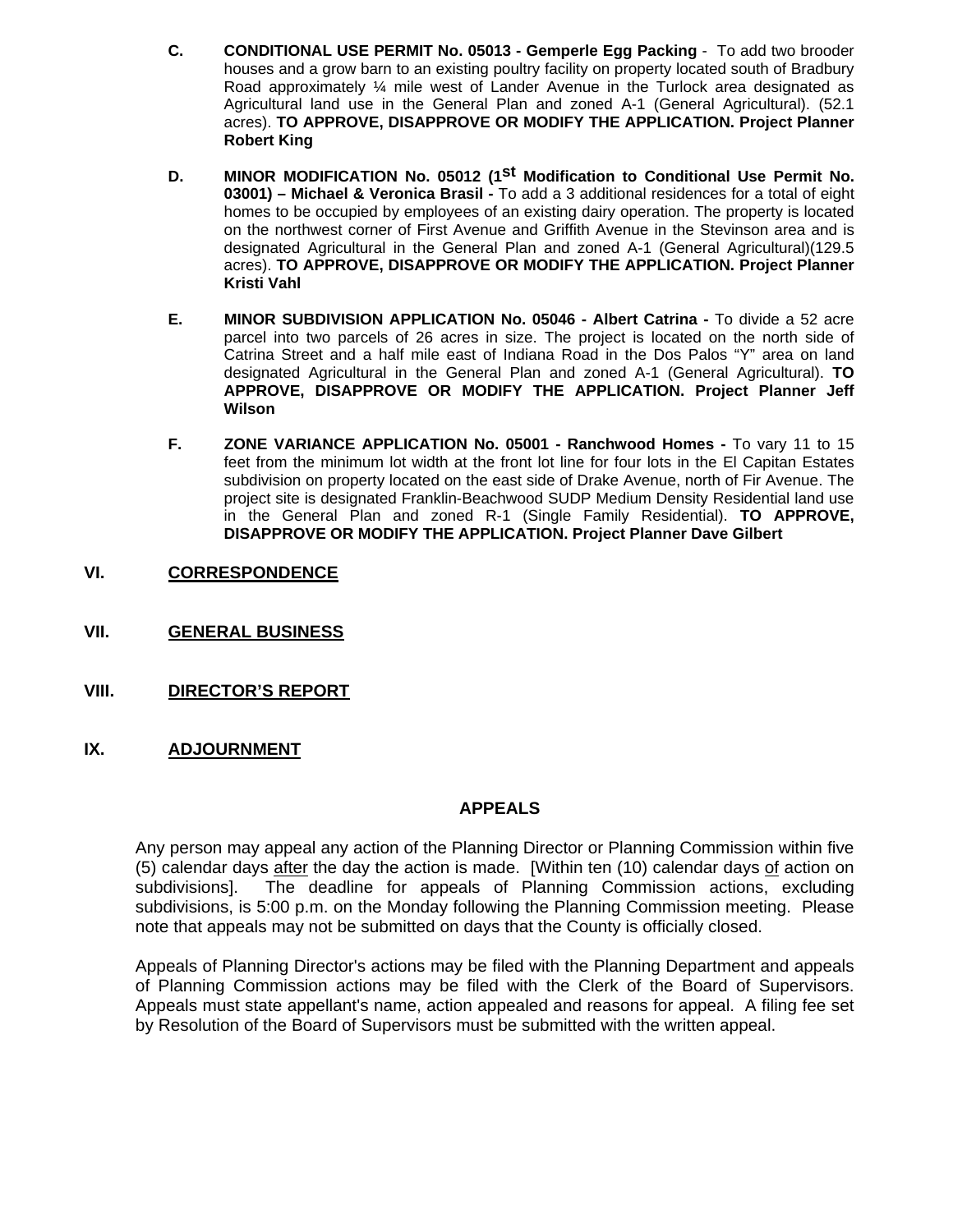# **MERCED COUNTY PLANNING COMMISSION MINUTES FOR MEETING OF SEPTEMBER 14, 2005**

A recording on tape and original minutes (for reference purposes only) of the Merced County Planning Commission meeting of September 14, 2005, are available in the Merced County Planning and Community Development Department, 2222 "M" Street, Second Floor, Merced, California.

# **I. CALL MEETING TO ORDER**

The regularly scheduled meeting of the Merced County Planning Commission was called to order at 9:05 a.m., on September 14, 2005, in the Board Chambers located at 2222 "M" Street, Third Floor, Merced, California.

# **II. ROLL CALL OF COMMISSIONERS**

| <b>Commissioners Present:</b> | <b>Commissioner Jack Mobley</b><br><b>Commissioner Lynn Tanner</b><br><b>Commissioner Gloria Bettencourt</b><br><b>Commissioner Rudy Buendia</b>                                          |
|-------------------------------|-------------------------------------------------------------------------------------------------------------------------------------------------------------------------------------------|
| <b>Staff Present:</b>         | William Nicholson, Planning and Community Development<br>Director<br>Kim Lewallen, Recording Secretary<br>Robert King, Planner III<br>Jeff Wilson, Planner I<br>Dave Gilbert, Planner III |

- Legal Staff: Ruben Castillo, County Counsel
- Commissioners Absent: Commissioner Steve Sloan-Chairman, excused absence

# **III. APPROVAL OF MINUTES**

**M/S BETTENCOURT - MOBLEY, AND CARRIED BY A VOTE OF 4 - 0, THE PLANNING COMMISSION APPROVED THE MINUTES OF AUGUST 24, 2005.**

### **IV. CITIZEN COMMUNICATIONS**

None

# **V. PUBLIC HEARINGS**

**A. CONDITIONAL USE PERMIT No. 05015 - Ramiro Rodriguez -** To consider locating a semimobile food vendor on property located on the northwest corner of Stephens Street and Schendel Avenue in the Delhi area. The property is designated as Delhi SUDP Commercial in the General Plan and zoned C-2 (General Commercial) (.73 acres). **TO APPROVE, DISAPPROVE OR MODIFY THE APPLICATION. Continued from the August 24, 2005 meeting. Project Planner Robert King** 

Planner Robert King presented the Staff Report and Recommendation dated September 14, 2005.

The public hearing opened at 9:20 a.m.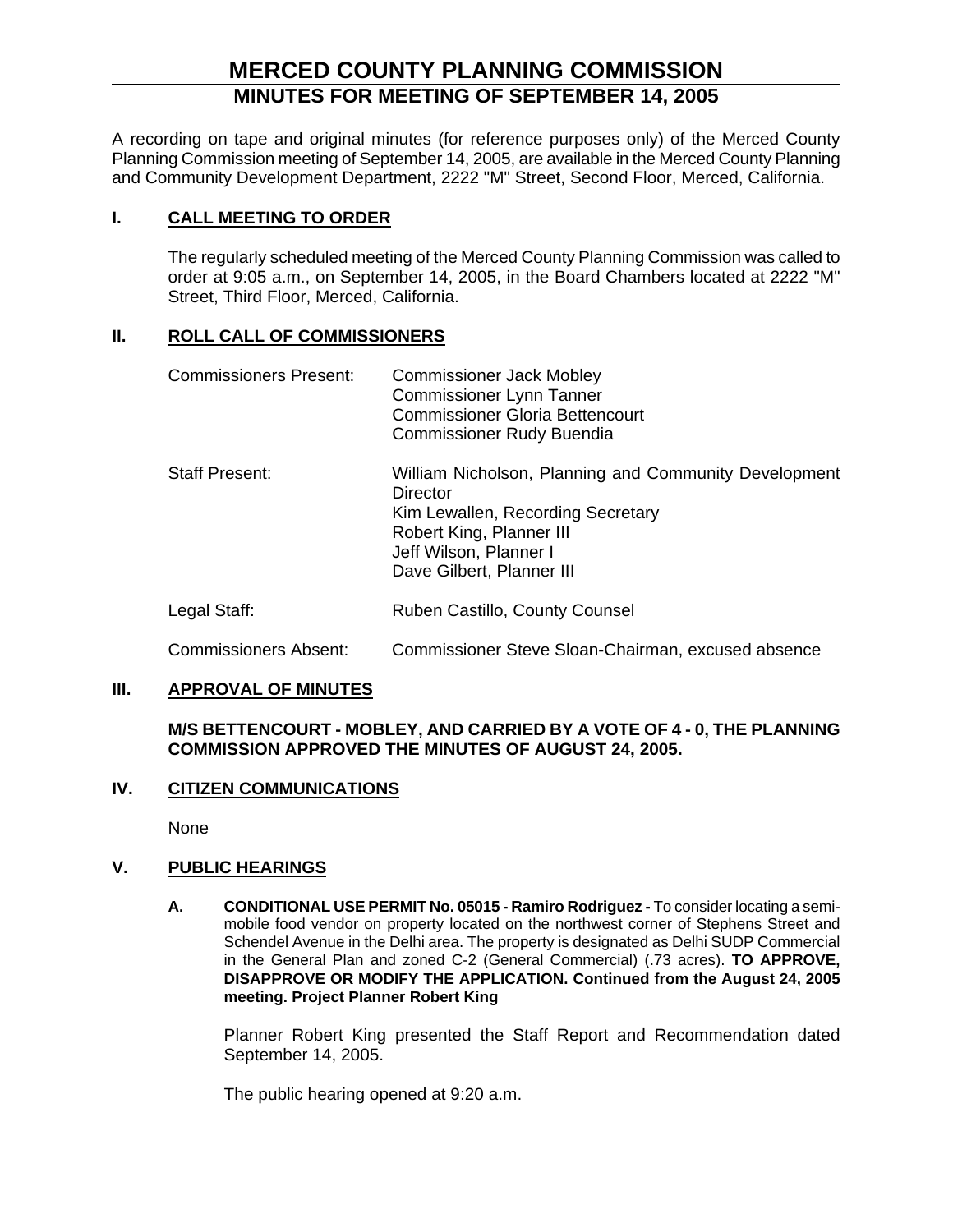Mike Smith of CCPS is representing the applicant. He stated that the parking on site is paved and has curb and gutter. The parking lot is never full. He feels that this project is not affecting the area. He met with MAC members to discuss this project

### **MERCED COUNTY PLANNING COMMISSION**

# **Minutes – September 14, 2005**

**Page 2** 

and their only main concern is the trash in the area if the mobile food vendor were to be approved. He asked for approval of this application.

Ivan Nightengale, neighbor to the north, stated that he would like to see the area beautified. He feels this is not the best location and is against the taco truck.

The public hearing closed at 9:25 a.m.

The Planning Commission discussed with Planning and Public Works Department staff the status of the 11 parking spaces partially within the right-of-way of Stephens Street and the storage of the recycled cardboard. The Commission agreed to modify Condition No. 8 and add a Condition #13.

# **MOTION: M/S MOBLEY - BUENDIA, AND CARRIED BY A VOTE OF 4 - 0, THE PLANNING COMMISSION EXEMPTS CONDITIONAL USE PERMIT No. 05015, FROM CEQA.**

**MOTION: M/S MOBLEY - BUENDIA, AND CARRIED BY A VOTE OF 4 - 0, THE PLANNING COMMISSION CONCURS WITH THE STAFF REPORT AND RECOMMENDATION DATED SEPTEMBER 14, 2005, AND MAKES THE 6 FINDINGS SET FORTH IN THE STAFF REPORT AND, BASED ON THOSE 6 FINDINGS, APPROVES CONDITIONAL USE PERMIT No. 05015 SUBJECT TO THE 13 CONDITIONS SET FORTH IN THE STAFF REPORT AS AMENDED AS FOLLOWS:** 

# **Conditions:**

- 1. Conditional Use Permit No. 05015 is granted to locate a semi-mobile food vendor at the "secondary location" as shown on the approved plot plan.
- 2. The vendor truck shall be maintained and operated in accordance with the conditions of the permit and the approved plot plan. The Planning and Community Development Director may approve minor modifications to the application.
- 3. The application shall comply with all applicable regulations administered by the County. These regulations shall include, but not be limited to standards administered by the County Fire, Health, Planning and Public Works Departments.
- 4. The applicant shall comply with the Merced County Zoning Code Development Standards required for Semi-Mobile Food Vendors (§18.47.79.D) including, but not limited to the following:
	- a. The operating hours shall be limited to be between 10:00 a.m. to 10:00 p.m. daily, including Saturday and Sundays
	- b. There shall be adequate trash receptacles adjacent to the vehicle.
	- c. The site shall be kept clean and free of litter at all times. Trash and garbage shall be removed from the site at the end of each day (§18.47.79.D.9.).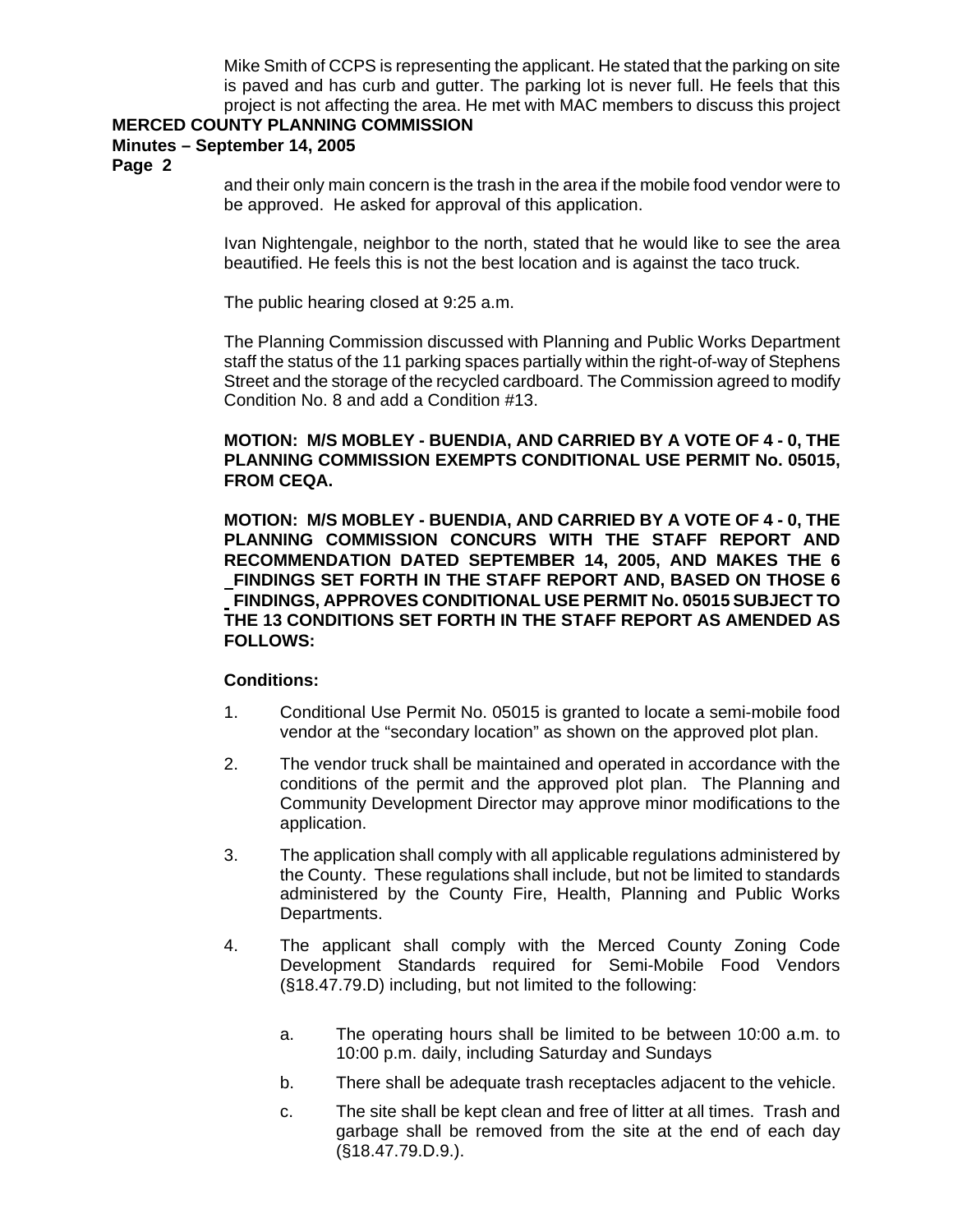- d. Wastewater generated by this use shall not be released on-site or
- e. into any storm drainage or irrigation system (§18.47.79.D8.).

## **MERCED COUNTY PLANNING COMMISSION Minutes – September 14, 2005 Page 3**

- f. Grease shall be disposed per requirements of the Division of Environmental Health.
- 5. No additional advertising sign except a sign attached to the vehicle and approved by the Planning and Community Development Director is allowed.
- 6. Conditional Use Permit No. 05015 is not transferable to another operator.
- 7. The vehicle shall be self-contained for potable water, wastewater, and power within the vehicle. Electrical connections to adjacent businesses may be permitted if approved by the County Building Division as meeting County Codes.
- 8. 27 parking spaces shall be provided on site as per the requirements of the Merced County Zone Code. These 27 spaces may include the 11 nonconforming spaces within the Stephens Street right-of-way until such time as the County widens Stephens Street.
- 9. The Division of Environmental Health requires that the Mobile Food Preparation Unit obtain the necessary (Health) permit to operate a vehicle in accordance with the California Retail Uniform Food Facilities Law.
- 10. The vehicle must be brought to an approved commissary or other approved food facility for servicing each day of operation.
- 11. During all hours of operation, the staff must have access to a restroom, which has been approved by Environmental Health Division. The restroom must be within 200 feet walking distance of the vehicle. The vehicle operator must have written authorization for use of the restroom.
- 12. For the purpose of mitigation and/or condition monitoring, an inspection fee in the amount of **\$96.00** shall be required. This fee shall be paid prior to initiation of the business.
- 13. Outside storage of materials including recycled cardboard, may be permitted only in the area of the two most northwest parking spaces and subject to applicable regulations of the County's Health and Fire Departments.
- **B. MAJOR SUBDIVISION APPLICATION No. 05009 Santa Nella Village (Phase 5a)** To divide 40.7 acres into 138 residential lots on property located northwest of San Luis Avenue and Centinella Drive on land designated as Santa Nella SUDP Medium Density Residential in the Santa Nella and zoned R-3 (Multiple Family Residential). **TO APPROVE, DISAPPROVE OR MODIFY THE APPLICATION. Project Planner Robert King**

**This item has been continued to an unknown date due to a number of unresolved items that still need to be addressed by the applicant and staff.** 

**C. CONDITIONAL USE PERMIT No. 05013 - Gemperle Egg Packing** - To add two brooder houses and a grow barn to an existing poultry facility on property located south of Bradbury Road approximately ¼ mile west of Lander Avenue in the Turlock area designated as Agricultural land use in the General Plan and zoned A-1 (General Agricultural). (52.1 acres) **TO APPROVE, DISAPPROVE OR MODIFY THE APPLICATION. Project Planner Robert King**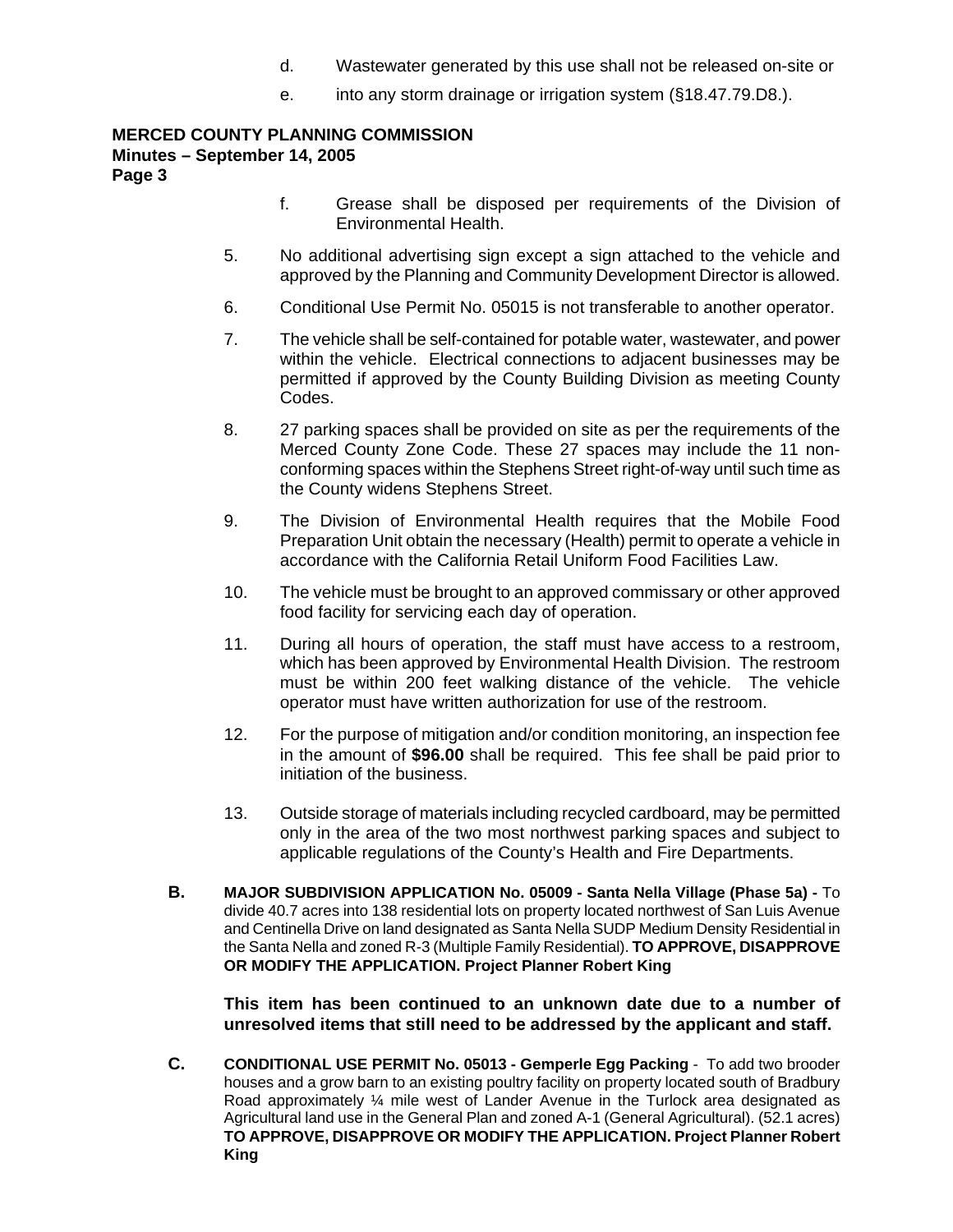Planner Robert King presented the Staff Report and Recommendation dated September 14, 2005.

### **MERCED COUNTY PLANNING COMMISSION Minutes – September 14, 2005 Page 4**

The public hearing opened at 10:06 a.m.

Steven Gemperle, owner, stated that he redesigned the project. He asked for approval of this application.

The public hearing closed at 10:07 a.m.

County Counsel Ruben Castillo asked if there were any written objections regarding this application. Planner Robert King replied no.

**MOTION: M/S MOBLEY - BUENDIA, AND CARRIED BY A VOTE OF 4 - 0, THE PLANNING COMMISSION ADOPTS THE NEGATIVE DECLARATION PREPARED FOR CONDITIONAL USE PERMIT No. 05013, WITH 3 MITIGATION MEASURES.** 

**MOTION: M/S MOBLEY - BETTENCOURT, AND CARRIED BY A VOTE OF 4 - 0, THE PLANNING COMMISSION CONCURS WITH THE STAFF REPORT AND RECOMMENDATION DATED SEPTEMBER 14, 2005, AND MAKES THE 9 FINDINGS SET FORTH IN THE STAFF REPORT AND, BASED ON THOSE 9 FINDINGS, APPROVES CONDITIONAL USE PERMIT No. 05013 SUBJECT TO THE 18 CONDITIONS SET FORTH IN THE STAFF REPORT AS FOLLOWS:** 

#### **Conditions:**

- 1. Conditional Use Permit No. 05013 is granted to add two brooder houses and a grow barn to an existing poultry facility as shown on the attached site plan.
- 2. The project applicant shall implement SJVAPCD's Regulation VIII, Rule 8021 - Construction, Demolition, Excavation, Extraction, And Other Earthmoving Activities (Adopted November 15, 2001; Amended August 19, 2004). This rule applies to any construction, demolition, excavation, extraction, and other earthmoving activities, including, but not limited to, land clearing, grubbing, scraping, travel on site, and travel on access roads to and from the site. Prior to the initiation of construction, the applicant shall prepare a dust control plan consistent with the standards of Rule 8021, and implement the requirements of the plan during construction. A copy of the approved plan shall be submitted to the Merced County Building Division prior to the issuance of any building or demolition permit for the facility. The project applicant shall obtain an Authority to Construct permit prior to initiating construction on the expanded facility as required by the SJVAPCD. (MM-1)
- 3. Comply with SJVAPCD regulations implementing SB 700 through preparation of a Conservation Management Practices program and any applicable requirements. (This requirement may be satisfied by modifying an existing CMP for the site to reflect the proposed changes in operations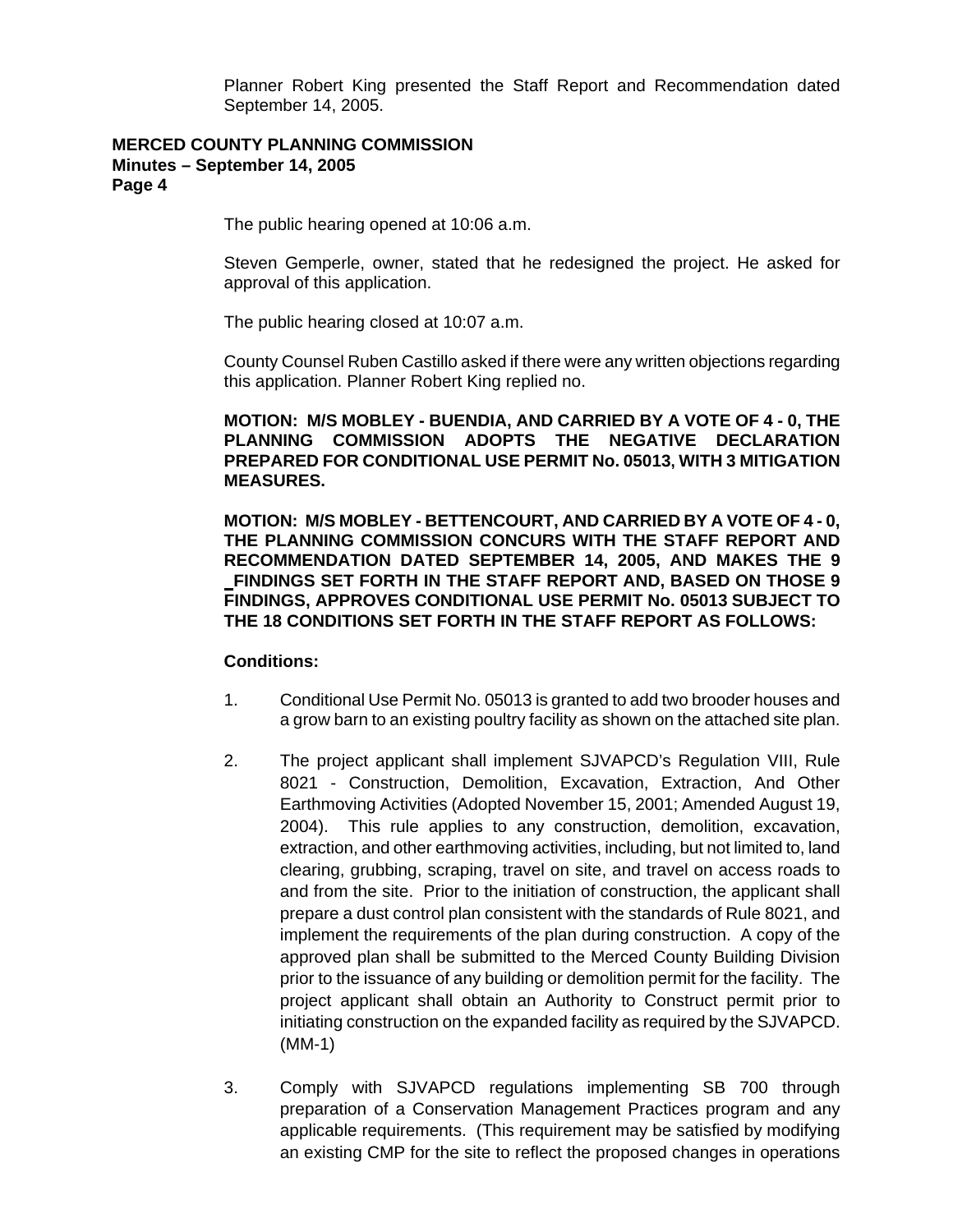and facilities.) Any equipment subject to SJVAPCD Permit to Operate Requirements must obtain an Authority to Construct (ATC) from the District. Construction of equipment that requires an ATC or construction of any intimately related facility, such as foundations and utility hookups for equipment, cannot begin until an ATC is obtained. (MM-2)

# **MERCED COUNTY PLANNING COMMISSION**

# **Minutes – September 14, 2005**

**Page 5** 

- 4. Gemperle Egg Packing Inc. shall apply for a permit from SJVAPCD for all backup diesel generators to comply with District regulations, ARB's Diesel ATCM regulations and State Health and Safety codes. As part of the permit process completed by the SJVAPCD, the District will include public noticing, preparation of agreements on restrictions of operations of the emergency diesel generator, and preparation of a Health Risk Assessment in accordance with Cal EPA's "The Air Toxics Hot Spots Program Guidance Manual for Preparation of health Risk Assessments." (MM-3)
- 5. Diesel generators shall be powered by a compliant Tier 2 engine. (MM-3)
- 6. Prior to the initiation of grading, the project sponsor shall prepare and implement a Storm Water Pollution Prevention Plan (SWPPP) to reduce potential impacts to water quality during construction of the project.
- 7. The applicant shall comply with all applicable regulations of the California Regional Water Quality Control Board (CRWQCB) and the Merced County Environmental Health Division as to use, operation and manure handling practices including but not limited too the Merced County Poultry Ordinance as written now and amended in the future.
- 8. The applicant shall enter into a Roadway Impact Agreement with the Merced County Department of Public Works Road Division, as may be necessary. As part of the Agreement, a Roadway Impact Assessment will be prepared. Should the assessment indicate any adverse effects, the applicant shall pay for the cost of asphalt concrete material to overlay Bradbury Road. The applicant may pay the impact fee in five (5) equal annual installments. The fee, or first installment, shall be paid within 12 months of Conditional Use Permit approval. (MM-4)
- 9. On-site water storage for fire protection shall be provided per NFPA Standard 1142 and local requirements with water supply connections, hydrants, or risers located not more than 300 feet from any point of a significant building, measured from the outside (NFPA 24 & 1141).
- 10. Water storage tanks, water distribution lines, hydrants, risers, and other associated fire safety equipment shall be installed and constructed as per the requirements of the Merced County Fire Department, including but not limited to their letter dated April 16, 2003 attached and incorporated by reference.
- 11. Access roads within developed areas shall be a minimum of 20 feet in width with a vertical clearance of at least 13 feet 6 inches, extending to within 150 feet of all portions of the buildings with all weather surfaces capable of supporting fire department vehicles.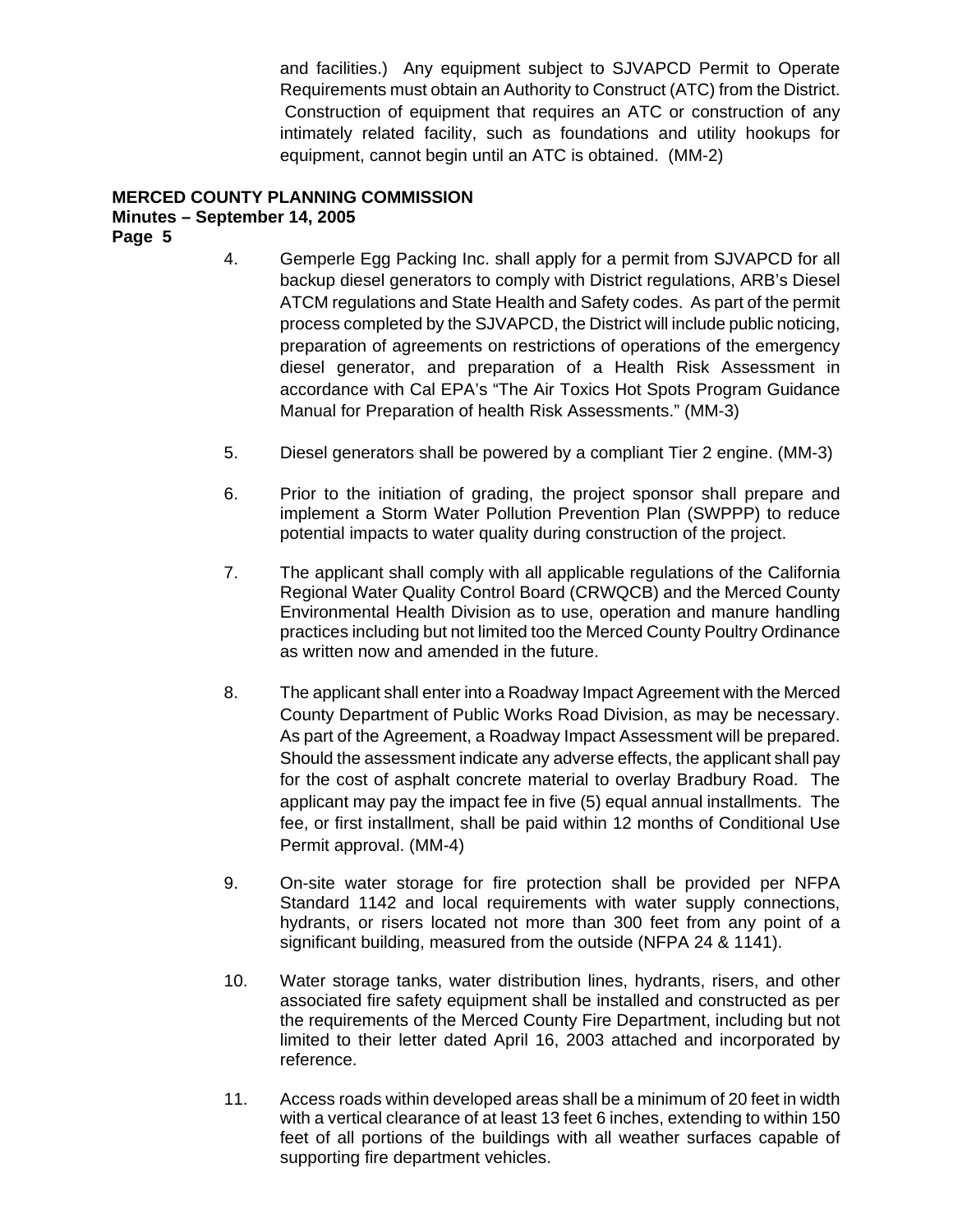- 12. The applicant shall comply with all applicable regulations administered by the County. These regulations shall include, but not limited to standards administered by the County Fire, Public Works, Environmental Health and Planning and Community Development Department.
- 13. The project shall comply with all the standard conditions in Planning Commission Resolution No. 97-1 (Attached to applicant's staff report).
- 14. For the purpose of condition monitoring, an inspection fee in the amount of **\$96.00** shall be required. This fee shall be paid prior to issuance of any building permits.
- 15. The property owner(s) shall dedicate to the County of Merced an additional 10-foot width of right-of-way along the entire frontage of Bradbury Road. The legal description(s) and exhibit(s) needed for the grant deed easement shall be prepared by a licensed land surveyor or by a civil engineer authorized to perform land surveying. Approved grant deeds with accompanying legal description and exhibit drawing shall be submitted for recordation prior to the issuance of the Certificate of Occupancy by the Department of Public Works/Building & Safety Division for any new building. Closure calculations shall be submitted for metes and bounds type legal descriptions.
- 16. The property owners shall obtain an Encroachment Permit from the Department of Public Works/Road Division, pay the required permit fees, and construct paved driveway approaches at the existing access points onto Bradbury Road. The new approaches shall be rural "agricultural" type driveway approaches conforming to the Merced County Public Works Improvement Standards and Specifications. The arrangement of the driveway approaches shall be received and approved by DPW/Road Division. The minimum width of the approach shall be 18 feet while the maximum width shall be 35 feet. Roadside ditches shall be provided with the paved driveway approaches to collect runoff from the roadway. This work shall be accomplished prior to the issuance of the Certificate of Occupancy by the Department of Public Works/ Building & Safety Division (Building Permit Office) for any new building.
- 17. Other than passenger type automobiles and unladen pick-ups, all traffic from the site shall access Bradbury Road only via the new paved driveway approaches.
- 18. All storm drainage runoff from the site shall be directed away from Bradbury Road.
- **D. MINOR MODIFICATION No. 05012 (1st Modification to Conditional Use Permit No. 03001) – Michael & Veronica Brasil -** To add 3 additional residences for a total of eight homes to be occupied by employees of an existing dairy operation. The property is located on the northwest corner of First Avenue and Griffith Avenue in the Stevinson area and is designated Agricultural in the General Plan and zoned A-1 (General Agricultural)(129.5 acres). **TO APPROVE, DISAPPROVE OR MODIFY THE APPLICATION.**

Planner Jeff Wilson presented the Staff Report and Recommendation dated September 14, 2005.

The public hearing opened at 10:22 a.m.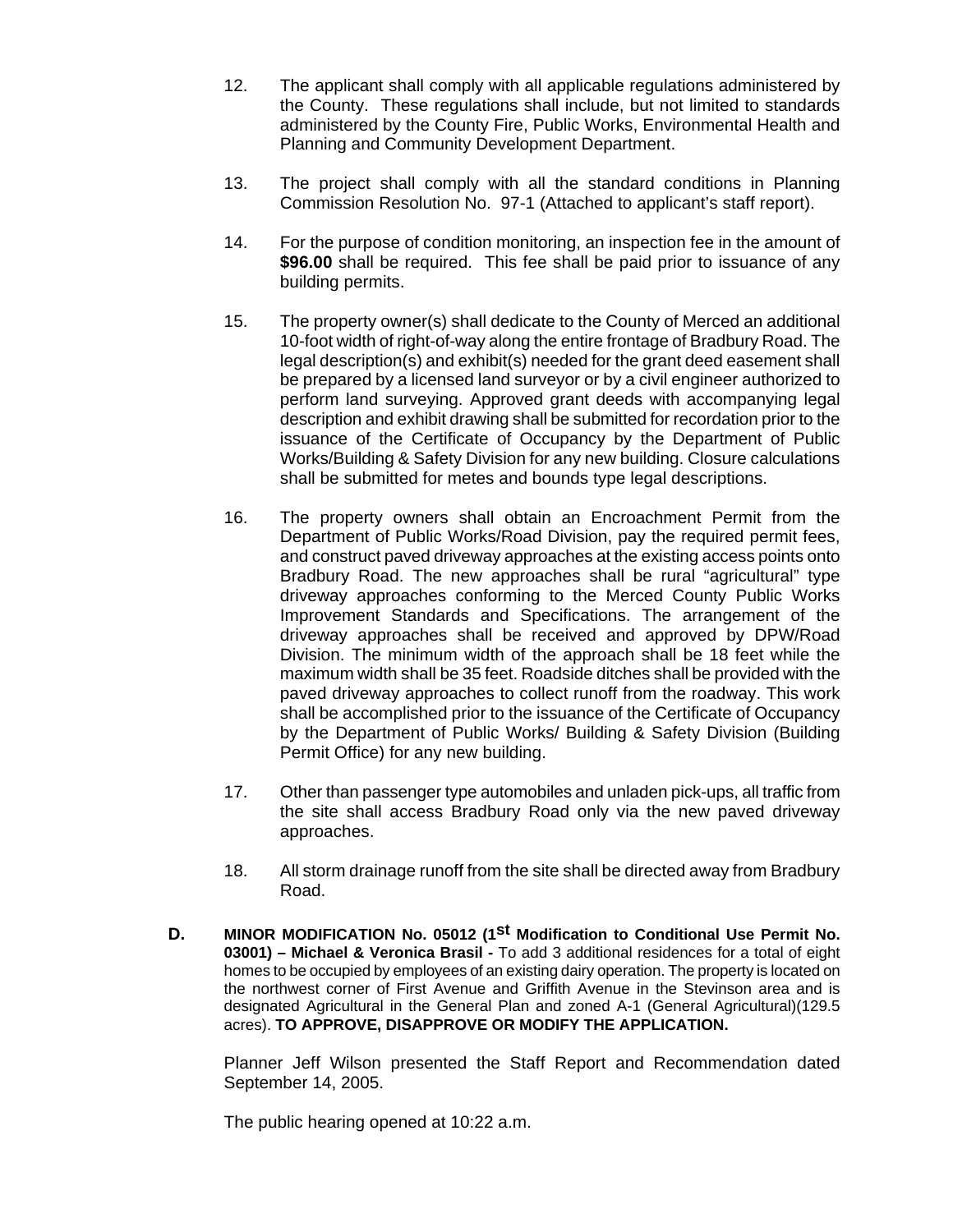# **MERCED COUNTY PLANNING COMMISSION**

# **Minutes – September 14, 2005**

**Page 7** 

Mike Smith, CCPS, asked that in the future could the dairy workers not be required to allow copies of their W-2's to be made public for privacy reasons. He asked for approval of this application.

Commissioner Bettencourt suggested that any private information on the W-2 forms could be blacked out. Mr. Smith agreed to that. Planner Robert King suggested that the dairy workers could bring in the W-2 and have the form turned back to them once the Planner checks to ensure the person is a dairy worker. Counsel Ruben Castillo agreed to that.

The public hearing closed at 10:25 a.m.

**MOTION: M/S MOBLEY - BETTENCOURT, AND CARRIED BY A VOTE OF 4 - 0, THE PLANNING COMMISSION EXEMPTS MINOR MODIFICATION No. 05012 (1st MODIFICATION TO CONDITIONAL USE PERMIT No. 03001), FROM CEQA.** 

**MOTION: M/S MOBLEY - BETTENCOURT, AND CARRIED BY A VOTE OF 4 - 0, THE PLANNING COMMISSION CONCURS WITH THE STAFF REPORT AND RECOMMENDATION DATED SEPTEMBER 14, 2005, AND MAKES THE 8 FINDINGS SET FORTH IN THE STAFF REPORT AND, BASED ON THOSE 8 FINDINGS, APPROVES MINOR MODIFICATION No. 05012 (1st MODIFICATION TO CONDITIONAL USE PERMIT No. 03001) SUBJECT TO THE 15 CONDITIONS SET FORTH IN THE STAFF REPORT AS FOLLOWS:** 

### **Conditions:**

- 1. Minor Modification No. 05012 (1<sup>st</sup> modification of Conditional Use Permit Application No. 03001) is to allow the addition of three additional residences for dairy employees to be placed on the property, for a total of eight residences on-site (one by right and seven additional dwellings).
- 2. This project shall comply with the Standard Conditions in Planning Commission Resolution No. 97-1.
- 3. The applicant shall obtain approval from the Merced County Health Department indicating the proposed installation is in conformance with the regulations of the Health Department.
- 4. In order to avoid becoming a small public water system, the facility must have at least two domestic water wells, and it must be determined and shown on the plot plan exactly which dwellings are connected to which well.
- 5. A Right-to-Farm Certificate shall be recorded prior to the issuance of building permits to notify subsequent occupants of the inconveniences of farming operations.
- 6. The additional permitted residences shall be subject to a yearly occupancy monitoring permit with the regulations administered by the Planning Department.
- 7. The property owner shall sign an affidavit provided by the Planning Department attesting to the qualifications of the occupant which shall be recorded prior to the issuance of the building permit.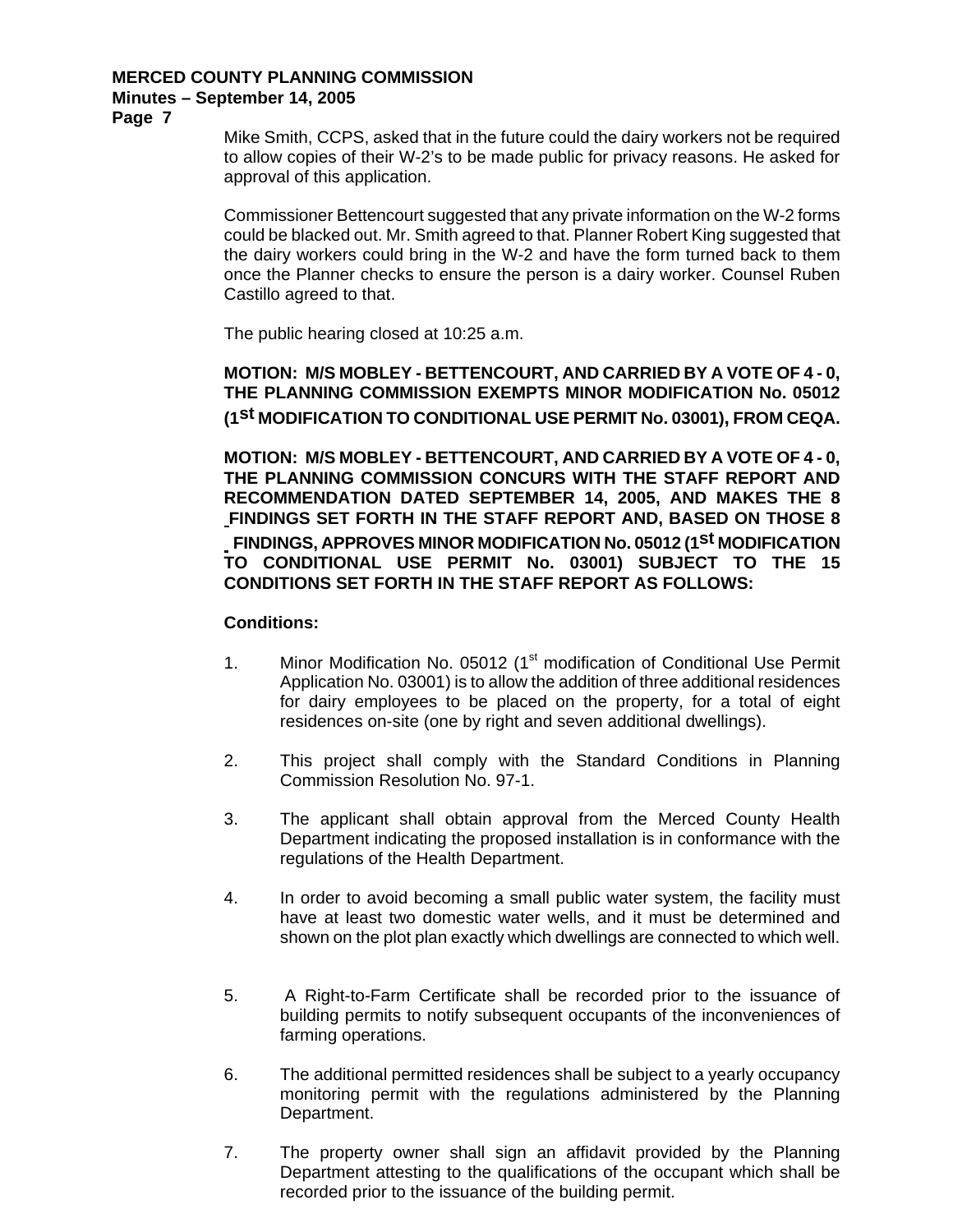### **MERCED COUNTY PLANNING COMMISSION Minutes – September 14, 2005 Page 8**

8. Dairy water storage facilities of 3,000 gallons or more shall have a 41/2" male outlet with National Standard threads, with outlets parallel to grade and 18" to 30" above grade measured from the center of the connection. Water Storage tanks shall be clearly marked "Water" or "H20", with any Fire Department connection marked "Fire Dept." and shall be accessible at all times. Static water storage shall be adequately vented for drafting.

- 9. Access gates, if any, must be provided with a Merced County coded 'Knox' Key switch or a 'Knox' padlock, whichever is most appropriate (UFC 902.4).
- 10. Hay, straw and similar agricultural products shall not be stored adjacent to buildings or combustible material unless a cleared horizontal distance equal to the height of the pile is maintained between such storage and combustible material or building. Loose hay storage or other loose feed commodities shall be limited to stacks of 100 tons and a clear space of not less than 20 feet shall be maintained between stacks and property lines. (UFC 2806).
- 11. Storage of baled hay or similar material shall be a minimum of 10 feet from a property line and shall not exceed 20 feet in height. Baled hay shall be limited to 25,000 cubic feet in volume and a minimum of 20 feet separation between piles (UFC 2805.1).
- 12. Approved addressing or numbers shall be placed on premises in such a position as to be plainly visible and legible from the street fronting the property (UFC 901.4.4).
- 13. Businesses or property owners in violation of Uniform Fire Code requirements, such as exceeding storage pile sizes, are subject to Cost Recovery, where the costs associated with a fire are collected from the business or owner by the Merced County Fire Department.
- 14. For the purpose of Condition Monitoring, a fee in the amount of **\$96.00** shall be paid prior to the issuance of any building permit.
- 15. All of the original conditions of approval and mitigation measures on Conditional Use Permit No. 03001 are still applicable to this property.
- **E. MINOR SUBDIVISION APPLICATION No. 05046 Albert Catrina** To divide a 52 acre parcel into two parcels of 26 acres in size. The project is located on the north side of Catrina Street and a half mile east of Indiana Road in the Dos Palos "Y" area on land designated Agricultural in the General Plan and zoned A-1 (General Agricultural). **TO APPROVE, DISAPPROVE OR MODIFY THE APPLICATION. Project Planner Jeff Wilson**

Planner Jeff Wilson presented the Staff Report and Recommendation dated September 14, 2005.

The public hearing opened at 10:30 a.m.

Albert Catrina, applicant, spoke in favor of the project. He stated that the ultimate goal was to do a convey and combine in order to allow his daughter to have an existing residence. There will be no change in agricultural use, and no land will be taken out of agricultural production.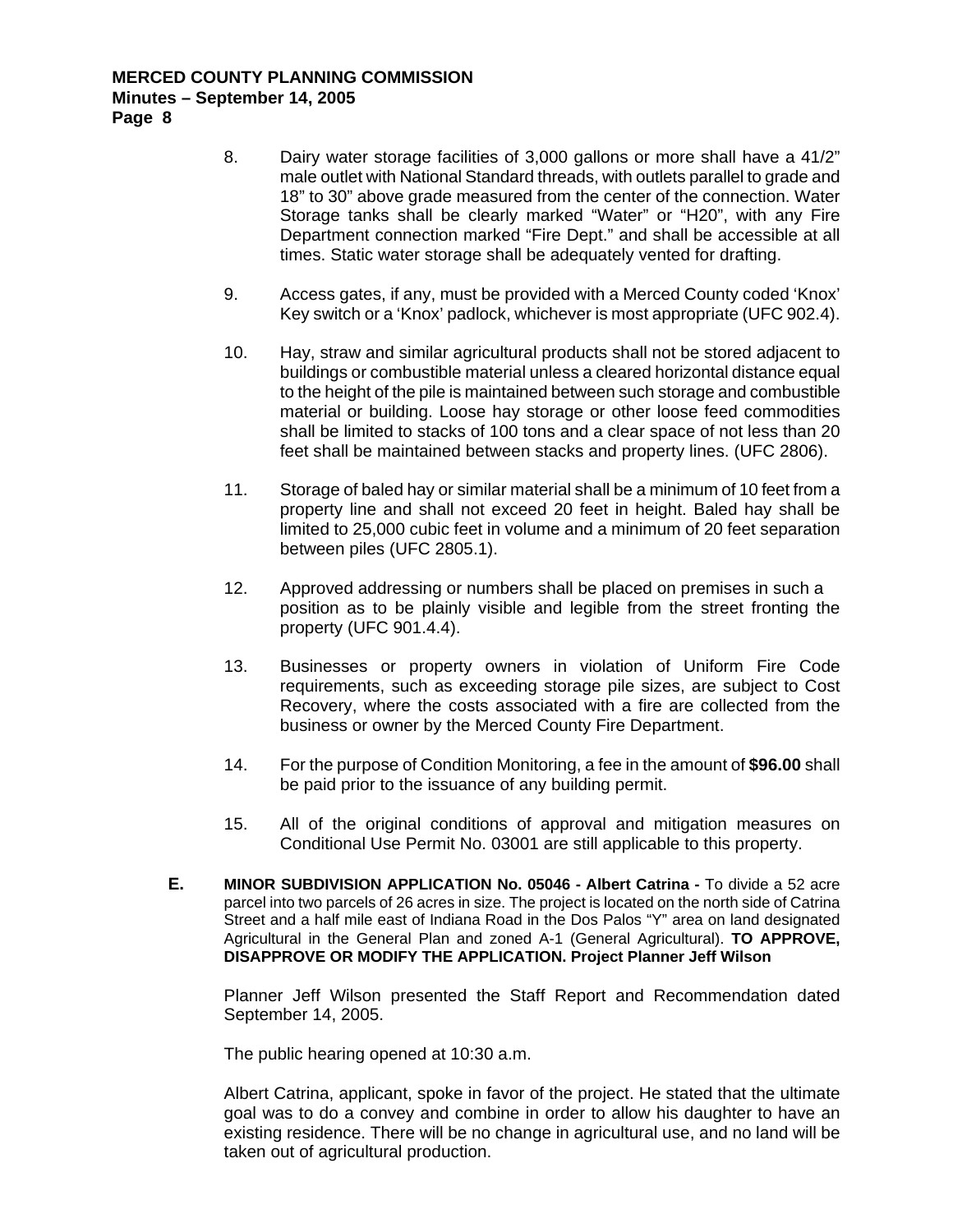# **MERCED COUNTY PLANNING COMMISSION**

#### **Minutes – September 14, 2005**

**Page 9** 

The Commission Staff concerning the future convey and combine application – Mr. Nicholson responded that once the property is split, they would qualify for this provision – it was not anticipated applicants would use the recent zone code amendments in this manner.

The public hearing closed at 10:30 a.m.

**MOTION: M/S MOBLEY – BETTENCOURT, AND CARRIED BY A VOTE OF 4 - 0, THE PLANNING COMMISSION EXEMPTS MINOR SUBDIVISION APPLICATION No. 05046, FROM CEQA.** 

**MOTION: M/S MOBLEY - BETTENCOURT, AND CARRIED BY A VOTE OF 4 - 0, THE PLANNING COMMISSION CONCURS WITH THE STAFF REPORT AND RECOMMENDATION DATED SEPTEMBER 14, 2005, AND MAKES THE 14 FINDINGS SET FORTH IN THE STAFF REPORT AND, BASED ON THOSE 14 FINDINGS, APPROVES MINOR SUBDIVISION APPLICATION No. 05046 SUBJECT TO THE 2 CONDITIONS SET FORTH IN THE STAFF REPORT AS FOLLOWS:** 

#### **Conditions:**

- 1. A parcel map, including all parcels involved, shall be recorded within two (2) years of the Planning Commission approval date as required by the Subdivision Map Act and Merced County Subdivision Code.
- 2. A Right-to-Farm Certificate shall be placed on the parcel map notifying the potential buyers of the resulting parcels that the subject property is in the vicinity of active farming operations and residents may be subject to inconveniences or discomforts resulting from the pursuit of agricultural operation.
- **F. ZONE VARIANCE APPLICATION No. 05001 Ranchwood Homes** To vary 11 to 15 feet from the minimum lot width at the front lot line for four lots in the El Capitan Estates subdivision on property located on the east side of Drake Avenue, north of Fir Avenue. The project site is designated Franklin-Beachwood SUDP Medium Density Residential land use in the General Plan and zoned R-1 (Single Family Residential). **TO APPROVE, DISAPPROVE OR MODIFY THE APPLICATION. Project Planner Dave Gilbert**

Planner Dave Gilbert presented the Staff Report and Recommendation dated September 14, 2005.

The public hearing opened at 10:56 a.m.

Duane Andrews, Golden Valley Engineering, asked for support regarding this application which was due to an oversight when the Tentative Map was processed.

The public hearing closed at 11:00 a.m.

**MOTION: M/S MOBLEY - BUENDIA, AND CARRIED BY A VOTE OF 4 - 0, THE PLANNING COMMISSION EXEMPTS ZONE VARIANCE APPLICATION No. 05001, FROM CEQA.** 

**MOTION: M/S MOBLEY - BUENDIA, AND CARRIED BY A VOTE OF 4 - 0, THE PLANNING COMMISSION CONCURS WITH THE STAFF REPORT AND RECOMMENDATION DATED SEPTEMBER 14, 2005, AND MAKES THE 11 FINDINGS SET FORTH IN THE STAFF REPORT AND, BASED ON THOSE 11**